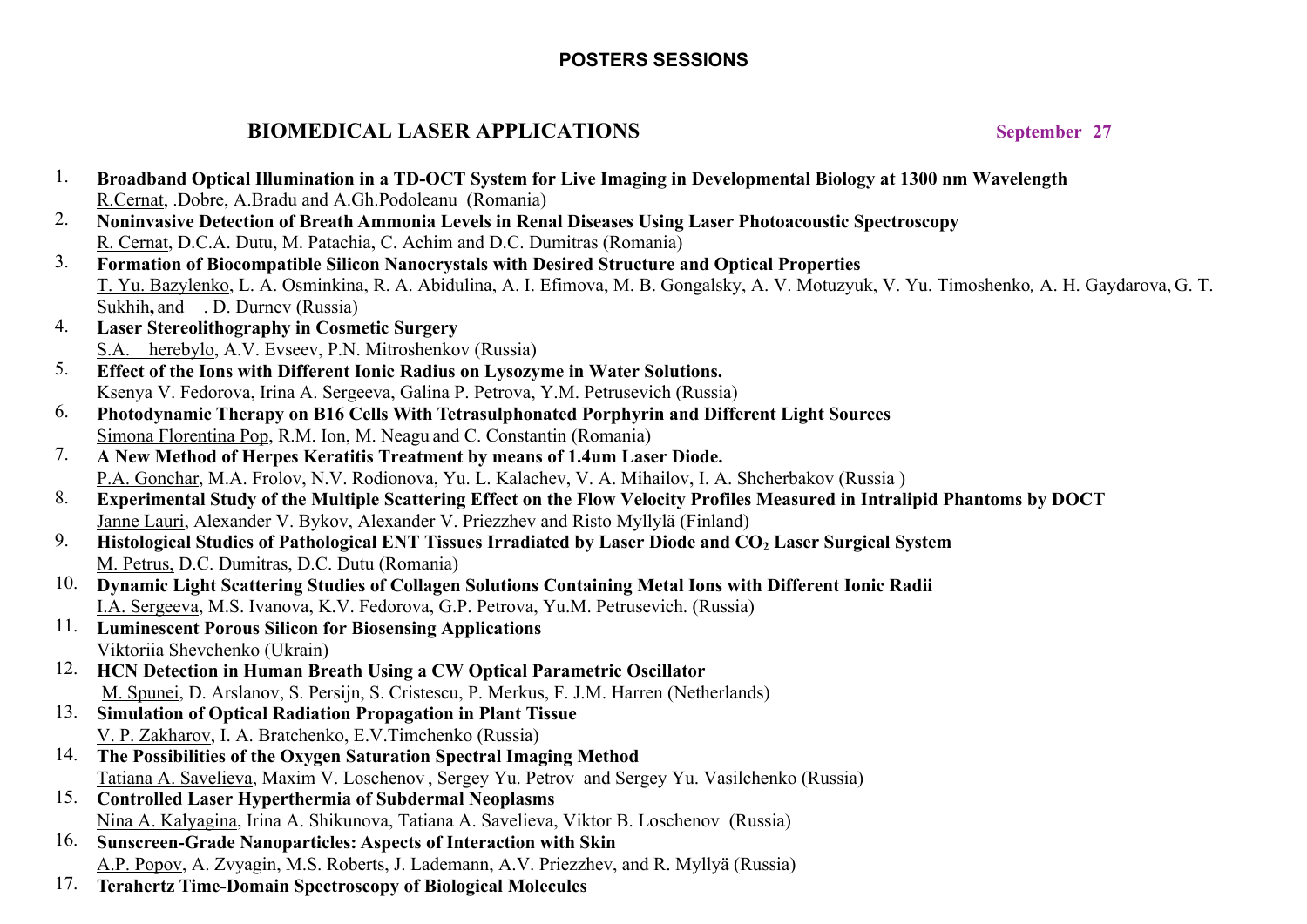## **NON-LINEAR PHENOMENA** September 27

18. **Nonlinear Photolimunescence of Gallium Selenide and Related Compounds: Caused by Resonance Enhanced Two-Photon Absorption Rather than Second-Harmonic Generation**

Kerim Allakhverdiev, D. Huseinova, T. Baykara, E. Salaev, C. Angermann, P. Karich, and L. Kador (Turkey)

- 19. **Influence of the Resonator Losses on the Possible Squeezing at the Resonator Parametrical Excitation** Vladimir Bykov (Russia)
- 20. **Polarization-Resolved Study of Passively Q-switched Diode-Pumped Nd:YVO4 Lasers with Cr4+:YAG and V3+:YAG Saturable Absorbers** A.A. Sirotkin, D.V. Sizmin, S.V. Garnov (Russia)
- 21. **1,3** µ**m Passively Q-switched Diode Pumped Lasers with Со 2 + Doped Crystals as the Saturable Absorbers** A.A.Sirotkin, S.P. Sadovskiy, S.V. Garnov (Russia)
- 22. **Laser-Induced Diffraction and Reflection in the Nonlinear Defocusing Media**  Valery E. Lobanov, Aleksey A. Kalinovich, Anatoly P. Sukhorukov (Russia)
- 23. **Blue Laser Light Generation by Frequency Doubling of a Cesium Vapor Laser**  B. V. Zhdanov, Yalin Lu, M. K. Shaffer, W. Miller, D. Wright, W. Holmes, and R. J. Knize (USA)
- 24. Second-Harmonic Generation and Optical Bistability in Thin Ge<sub>x</sub>Sb<sub>40-x</sub>S<sub>60</sub> Chalcogenide Films Sashka Alexandrova, Vitalii I. Krasovskii, Igor A. Maslyanitsyn, Vladimir B. Tsvetkov, and Vladimir D. Shigorin (Russia)
- 25. **Modulation for Compression Dynamics of Quadratically Phase-Modulated Few-Cycle Pulses in Dispersive Medium** Olga I. Paseka, Valery E. Lobanov and Anatoly P. (Russia)
- 26. **Evaluation of Laser Speckles Generated by Microspheres Z-Scan Investigation of Concentration Dependency of Nonlinear Optical Responses in Triphenylmethane Dye Solutions** Humbat Nasibov (Turkey)
- 27. **Intermittency and Chaos in a Semiconductor Laser Subjected to Strong Coherent and Incoherent Feedback** Enrico Randone and Silvano Donati (Italy)
- 28. **Structure Elucidation 4,4'''-Bis-(2-butyloctyloxy)-p-quaterphenyl in Cyclohexane by the Joint Application of FTIR, Raman, UV and Visible Spectroscopy**

Ipek Karaaslan (Turkey)

- 29. **Thermally Induced Depolarization Ratio in 23 and m3 Symmetry Classes of Cubic Crystals** Anton Vyatkin, Efim Khazanov (Russia)
- 30. **Nonlinear Interaction of Optical Beams in Gradient Waveguides**  A.K. Sukhorukova, A.P. Sukhorukov, A.S. Grankin (Russia)
- 31. **Enhanced Raman Scattering in Photonic Crystals Based on Grooved Silicon** P.K. Kashkarov, D.A. Mamichev, S.V. Zabotnov, A.V. Zoteyev, L.A. Golovan, V.Yu. Timoshenko (Russia)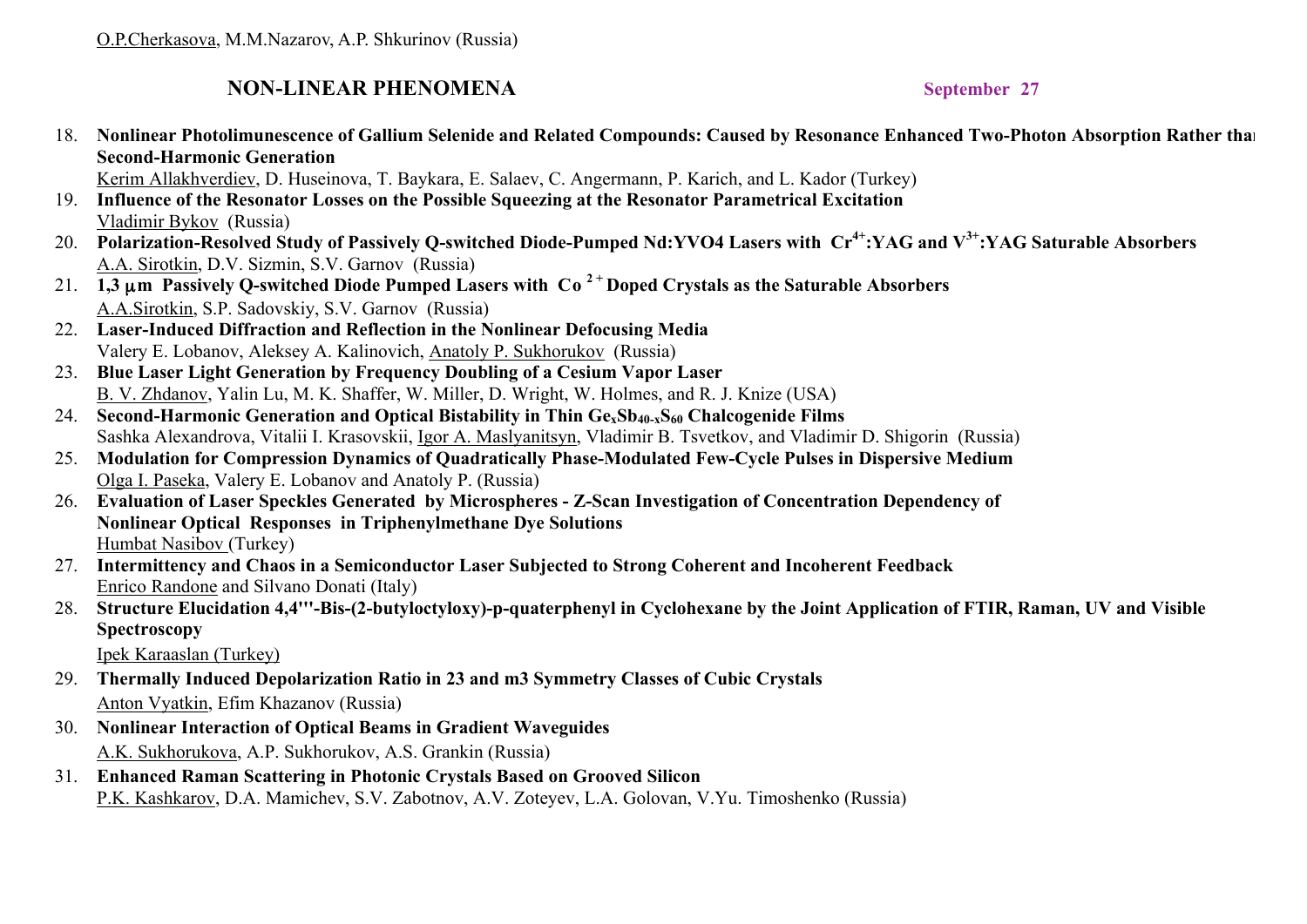## **LASERS IN ATMOSPHERE MONITORING September 27**

- 32. **Vertical Concentration Distribution Measurement of Atmospheric Aerosols by Laser Light Scattering** Daniel Oszetzky, Attila Nagy, Attila Kerekes, Aladár Czitrovszky (Hungary)
- 33. **New Multiwavelength MIE-Raman Lidar in Turkey for Aerosol Studies**  K. Allakhverdiev, T. Baykara, M. Bekbolet, Fatih Huseyinoglu, S. Ozbek, Z. Salaeva, A. Secgin, S. Vartapetov, I. Veselovskii (Turkey)
- 34. **The Possibility of Wideband CO Laser and Sr Vapor Laser Using for Atmosphere Monitoring**  Kharchenko O.V., Romanovskii O.A. (Russia)
- 35. **Atmospheric Environment: Impacts of the Transport of Aerosols from Saharan Dust and Lidar Techniques** Nihal Yucekutlu, Yavuz Yucekutlu (Turkey)
- 36. **Lidars in Forestry** Surhay Allahverdi (Turkey)
- 37. **Hot-Air Atmospheric Turbulence Generator for the Improvement of Laser Based Free-Space Communication Systems with Adaptive Optics Systems**

Onur Keskin, H. Nasibov, F. Hacızade (Turkey)

## PHOTOACOUSTICS September 28

- 38. **Evaluation of Ammonia Absorpsion Coefficients by Photoacoustic Spectroscopy for Detection of Ammonia Levels in Human Breath** C. Achim, D. C. Dumitras, D. C. A. Dutu, R. Cernat (Romania)
- 39. **Optoacoustic Phenomenon in a Submicron Metal Coating Covered by a Transparent Liquid: Theory and Application for Evaluation of Coating Properties**

Kopylova D.S., Pelivanov I.M., Podymova N.B., Karabutov A.A (Russia)

40. **Development of Back-Mode Photoacoustic Transducer for Measuring Consistency of Paper Pulp Suspensions** Zumoin Zhao, M. Törmänen, R. Myllylä (Finland)

## **LASER SYSTEMS** September 28

- 41. **Nonlinear GaSe and GaSexS1-x Layered Compounds for Near IR Laser Light Visualization** Kerim Allakhverdiev, Tarik K. Baykara, Sunullah Ozbek, Eldar Yu. Salaev (Turkey)
- 42. **Supercontinuum Generation in Transparent Biomimetical Nanocomposites**  Alexander Bezverbny, Yu.N. Kulchin, Yu.A. Shchipunov, S.S. Voznesensky, S.S. Golik, A.Yu. Mayor, I.V. Postnova (Russia)
- 43. **Investigation on the Mode Hope Free Tunability of a 852 nm Laser Diode without Anti Reflection Coating**  Cengiz Birlikseven, E. Şahin, M. Çelik, R. Hamid (Turkey)
- 44. **Photonic Crystal Si-based Structures for Optics and Sensorics** A.I. Efimova, V.B. Zaitsev, L.A. Golovan, S.M. Afonina, A.D.Sladkov (Russia)
- 45. **Numerical Investigation of Laser Resonator for Generating Radially or Azimuthally Polarized Beams** V.D. Dubrov, R.V. Grishaev, M.D. Homenko, Yu.N. Zavalov (Russia)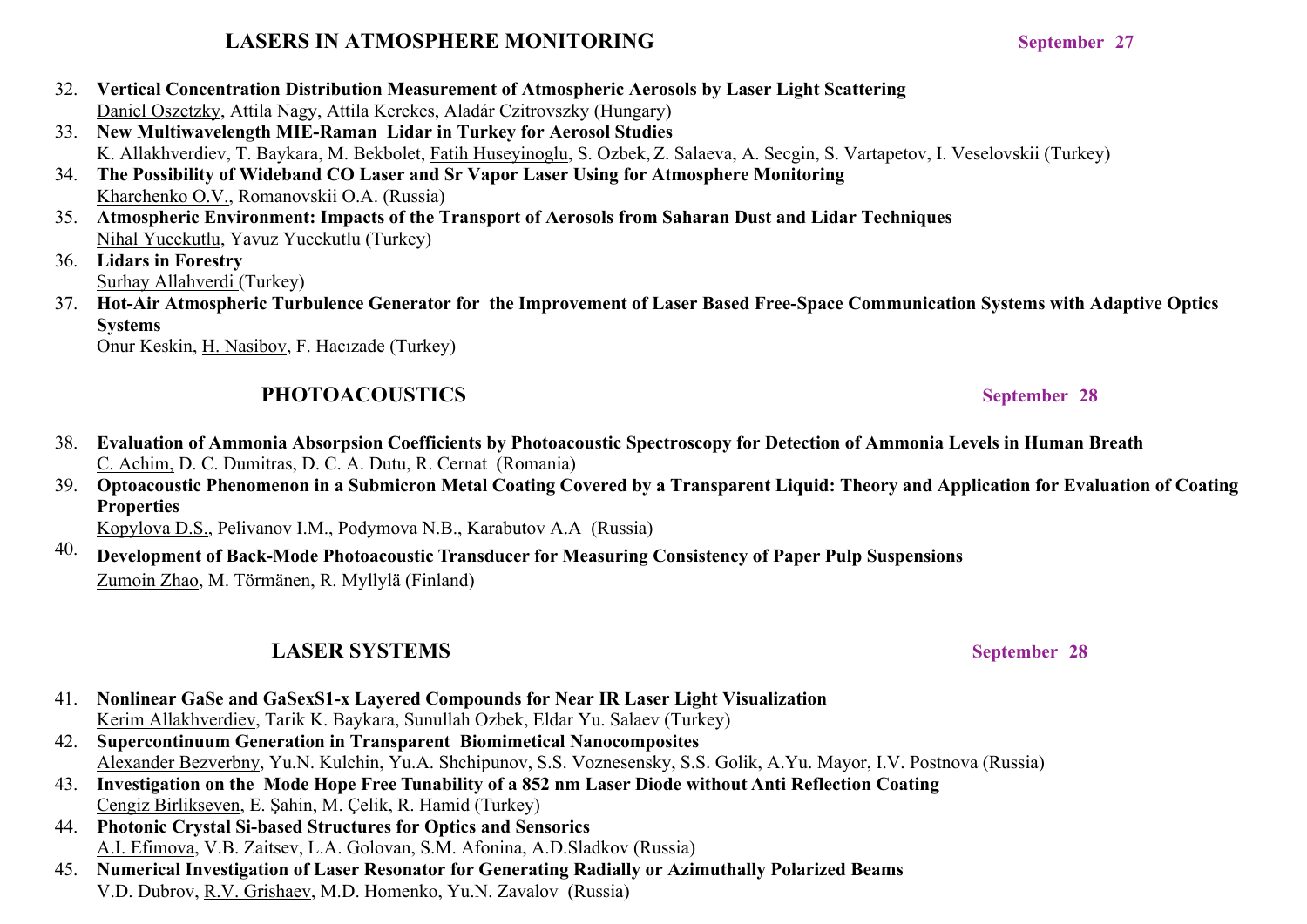- 46. **Growth and Structural Peculiarities of the Epitaxial Films of GaSe and InSe in Correaltion with the Electrophysical Properties** E. Yu. Salaev, Hidayat Nuriyev (Azerbaijan)
- 47. **Tunable Infrared Liquid Crystalline Filters** Tahir Ibragimov, N.J.Ismailov, G.M.Bayramov, A.R.Imamaliyev (Azerbaijan)
- 48. **Actively Q-switched Diode Pumped Tm:YLF Laser** J. K. Jabczynski, L. Gorajek, W. Zendzian, J. Kwiatkowski, K. Kopczynski, H. Jelinkova, M. N. mec, J Šulc (Poland)
- 49. **Photoalignment in a Dye-doped Liquid Crystal by Linearly Polarized Laser Light** Ridvan Karapinar, D. Fedorenko, E. Ouskova and Y. Reznikov (Turkey)
- 50. **GaSe and InSe Crystals in Quantum Electronics** V.M.Salmanov, A.A.Salmanova, E.M.Kerimova, D.A.Huseinova (Azerbaijan)
- 51. **Femtosecond Pulse Self-Compression Under Filamentation of Collimated Beam** M. Kurilova, A. Mazhorova, N. Panov, S.Gorgutsa, D. Uryupina, R. Volkov, O. Kosareva, A. Savel`ev (Russia)
- 52. **Ho:YAG Tunable Hybrid Laser Pumped by a Tm-Doped Fiber Laser** Jacek Kwiatkowski, J.K. Jabczynski, W. Zendzian, L. Gorajek, H. Jelinkova, J. Sulc, M. Nemec, P. Koranda (Poland)
- 53. **Spectral-Luminescent Properties of Ions in Semiconductive Glasses of La2S3, Ga2O3**
	- G. I. Abutalybov, Arzu Mamedov (Azerbaijan)
- 54. **The Spectral-Luminescent Properties of TlInS2 and TlGaS2 Crystals Activated by Rare-Earth Ions** Tofig Mammadov, G.I.Abutalybov, A.A. Mamedov (Azerbaijan)
- 55. **Photovoltaic Spectra of TlMSe2 Single Crystals** Solmaz Mustafaeva
- 56. **High Power Fiber Lasers** Bulend Ortac (Germany)
- 57. **Near- and Mid-Infrared Optical Parametric Oscillator Pumped by an Yb Fiber Laser Continuous-Wave, Single-Frequency Optical Parametric Oscillator Pumped by a Frequency-Doubled Fiber Laser**  Majid İbrahim Zadeh (Spain)
- 58. **TEM00, 30mJ, 2.94-**µ**m Q-switched Er:YAG Laser Working at the Repetition Rate up to 25Hz**  M. Skorczakowski, J. Swiderski, A. Zajac, W. Pichola, S. Gross, A. Heinrich, T. Bragagna (Poland)
- 59. **Detailed Theoretical Analysis of Thermal Effects in Er-Yb Phosphate Glass Microchip Lasers**  Feng Song, Teng Li ,Fang Wang, Shujing Liu, Hong Cai, and Jianguo Tian (China)
- 60. **Investigation on Carriers Confinement in Photonic-Corral-Mode Quantum Ring Lasers** G. A. Stanciu**,** R. Hristu, S.G. Stanciu, O'Dae Kwon (Romania)
- 61. **Broad-Area Semiconductor Laser Diode with Sectioned Electric Contact into External Bragg Resonator.** V.V. Svetikov, V.A. Sychugov (Russia)
- 62. **The Q-switched Hybrid Er:YAG Laser** Waldemar Zendzian, . K. Jabczynski, L. Gorajek, J. Kwiatkowski, K. Kopczy ski, H. Jelinkova, M. N. mec, J Šulc (Poland)
- 63. **Tunable YAG:Cr4+ Bidirectional Ring Laser**  Yu.Yu. Broslavets, M.A. Georgieva, A.A. Fomitchev (Russia)
- 64. **High Voltage Solid-State Pumping Source for Excimer Laser**  M. V. Malashin, S. I. Moshkhunov, E. A. Shershunova, V. U. Khomich (Russia)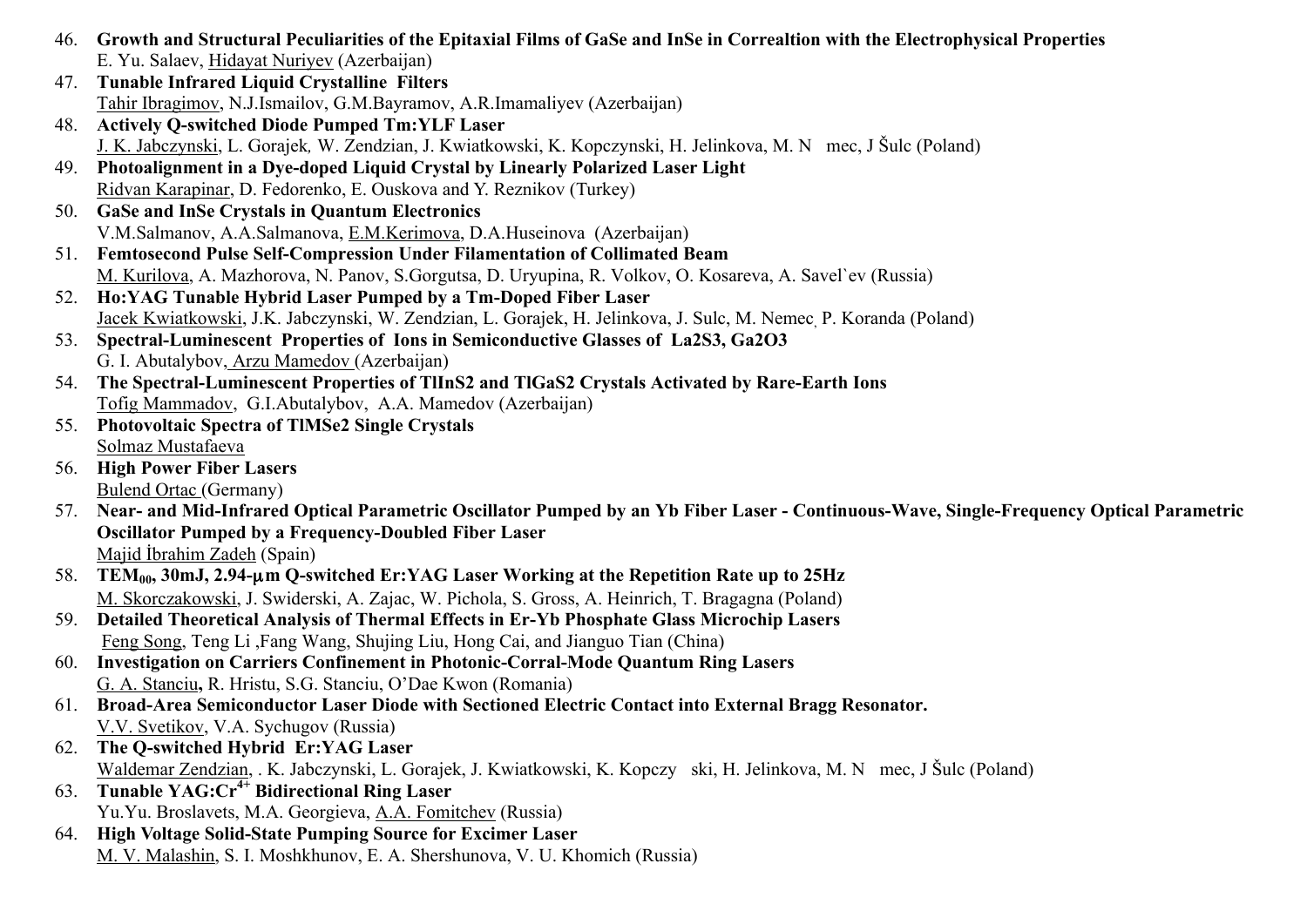65. **The Project of High Power Cryogenic Laser Based on Yb:YAG Disks** E. A. Perevezentsev, I. B. Mukhin, O. V. Palashov, E. A. Khazanov (Russia)

## **LIGHT-MATTER INTERACTION September 30**

66. **Optimization of Ultrashort Pulsed Laser Radiation for Precise and Productive Micromashining.** P. Pivovarov, S. Klimentov, V. Konov, D. Walter, M. Kraus, F. Dausinger (Russia) 67. **Photovoltaics in X-irradiated InSe–GaSe–InSe Heterojunctions** MirSalim Asadov (Rusya) 68. **Selective Laser Sintering, Magnesium, Microstructural Features, Porous Structure** Chi Chung Ng (China) 69. **Roughness Measurement with Laser Speckle Pattern of Milled Metals Using Speckle Statistics Analysis** Kayahan Ersin (Turkey) 70. **Creation of Ohmic Contacts on n - and p - Type ZnO Films by PLD Method.** Ye.A. Cherebilo, L.S. Parshina, O.A. Novodvorsky, V.Ya. Panchenko, E.V.Khaydukov, O.D. Khramova, C. Wenzel, N. Trumpaicka, J.W.Bartha (Russia) 71. **Selective Laser Sintering of Magnetium Powder for Fabrication of Porous Structures** Chi Chung Ng (China) 72. Silicon Nanoparticles with Previously Defined Parameters Creation from Silicon Tetra Fluoride by CO<sub>2</sub>-Laser Permanent Irradiation for Biology **and Medicine**  Ershov I.A., Orlov A.N., Pustovoy V.I., Surkov A.A. (Russia) 73. **The Erosive Laser Plume Researches at the Silicon Ablation in Vacuum** Khaydukov E.V., Rocheva V.V., Lotin A.A. Novodvorsky O.A., Parshina L.S. (Russia) 74. **The Influence of Annealing on Characteristics ZnO:N Films.** O.D. Khramova, O.A. Novodvorsky, V.Ya. Panchenko, V.I. Sokolov, L.S. Parshina, Ye.A. Cherebilo, A.A. Lotin, E.V. Khaydukov, V,V. Rocheva, C. Wenzel, J.W. Bartha , V. T. Bublik, K. D. Chtcherbatchev (Russia) 75. **Optical and Structural Properties of Quantum Wells Mg<sub>0.27</sub>Zn<sub>0.73</sub>O/ZnO Produced by Pulsed Laser Deposition** .. Lotin, .. Novodvorsky, .V. Khaydukov, O.D. Khramova (Russia) 76. **Development of Photo-Curable Composition and Technique for Thin-Layer (till 10 µ m) Objects Manufacturing.** Evseev A., Kamayev S., Kotzuba E., Markov M., Michrin V., Novikov M., Surovtsev M. (Russia) 77. **Polymeric Surfaces During MEMS Fabrications** E. Mocanu , P. Sterian (Romania) 78. **Electric Properties of Heterogeneous Transitions Between n - and p - type ZnO Films and n - and p - Type Silicon Substrates**  L.S. Parshina, O.A. Novodvorsky, V.Ya. Panchenko, O.D. Khramova, Ye.A.Cherebilo, A.A. Lotin, C.Wenzel, N. Trumpaicka, J.W.Bartha (Russia) 79. **Specific Character of the Sn Thin Films Growth on Amorphous Si by CBPLD Method** Rocheva V.V., Khaydukov E.V., Novodvorsky O.A., Khramova O.D. (Russia) 80. **Manifestation of Electrophysical Phenomena Under Femtosecond Laser Action on Semiconductor** R.V. Dukin, G.A. Martsinovsky, G.D. Shandybina, E.B. Yakovlev (Russia) 81. **Nanostructured Thin Film Formation in Ultra-Short PLD of Vanadium Oxide** A. De Bonis, A. Galasso, A. Santagata, P. Villani, R. Teghil (Italy),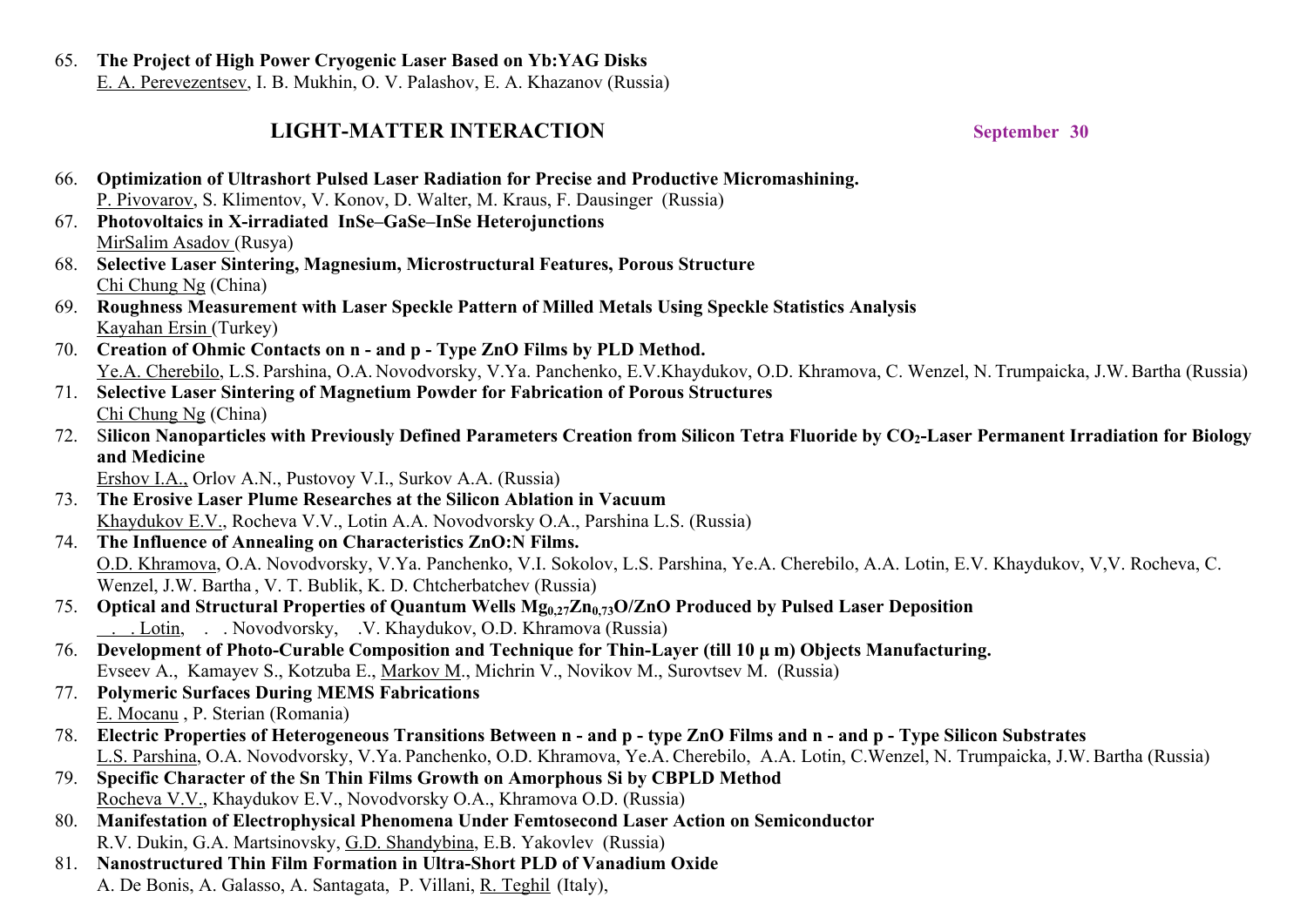- 82. **Synthesis of Luminescent Si Nanoparicles Using Laser-Induced Pyrolysis**  A. Vladimirov, S. Korovin, A. Surkov, V, Pustovoy (Russia)
- 83. **Direct Laser Materials Nanostructuring in Absence of Melting** S.V. Nebogatkin, V.Yu. Khomich, V.A. Shmakov, V.N. Tokarev, V.A. Yamshchikov (Russia)
- 84. **Investigation of Formation Nanostrucurized Thin Films in Processes of Femtosecond Laser Deposition** Gerke M.N, Kutrovskay S.V., Kucherik A.O., Prokoshev V.G., Arakelian S.M. (Russia)
- 85. **Basic Mechanisms of Direct Laser Materials Nanostructuring** V.Yu. Khomich, V.A. Shmakov, V.N. Tokarev, V.A. Yamshchikov (Russia)
- 86. **Production of THz Radiation by Short Laser Pulses via Tunnel Ionization of a Gas under the Effect of External Magnetic Field** Anil K. Malik and Hitendra K. Malik (India)
- 87. **Wakefield Excited by Laser Pulses of Different Field Profiles: Contribution of Electron Thermal Energy** Hitendra K. Malik (India)
- 88. **Formation Dynamics of Gold Nanoparticles Detected by Single-Shot Near-Field Heterodyne Transient Grating Method** K. Katayama, Y. Nakazato, K. Taniguchi, T Eitoku (Japan)
- 89. **Lifetime and Diffusion Coefficient of Active Oxygen Species Generated in TiO2 sol Solutions** K. Katayama, M. Okuda, and T. Tsuruta (Japan)
- 90. **Pulsed Nd:YAG Laser Drilling Process of Alumina Ceramic for Printed Circuit Board** P. Demir, E. Akman, M. Mutlu, S. Babur, E. Suvaci, E. Kacar, A. Demir (Turkey)
- 91. **Laser Pulse Shape Effects on the Hardness of Steel** E. Akman, L.Candan, M. Zeren, E. Kacar, A. Demir (Turkey)
- 92. **Spectroscopic Measurements and Modelling of the Spectrum Emitted from Laser-Induced Argon Plasma**  B. Genc, S. Sipahioglu, E. Akman, P. Demir, E. Kacar, A. Demir (Turkey)
- 93. **Laser Surface Treatment of Ceramic Material**  M. Mutlu, E. Kacar, E. Suvaci, A. Demir, E. Akman (Turkey)
- 94. **Size-Dependent Features of Diamond Bulk Microstructuring with Ultrashort Laser Pulses** T.V. Kononenko, S.M. Pimenov, V.I. Konov, M. Neff, V. Romano (Russia)
- 95. **Thermally Induced Light Scattering in Laser Ceramics with Arbitrary Grain Size** Anton Vyatkin, Efim Khazanov (Russia)
- 96. **KDP Crystal Coped by Anatase Nanoparticles in Terahertz Applications** V.A.Enikeeva, I.A.Ozheredov, A.P.Shkurinov, V.Ya.Gayvoronsky, I.M.Prytula (Russia)
- 97. **Light Emission from Silicon Nanoclusters in Silicon Suboxide Matrix** V. Yu. Timoshenko, D. M. Zhigunov, N. E. Maslova, S. A. D'yakov, P. K. Kashkarov, V. N. Seminogov, V. I. Sokolov, V. N. Glebov, and V. Ya. Panchenko (Russia)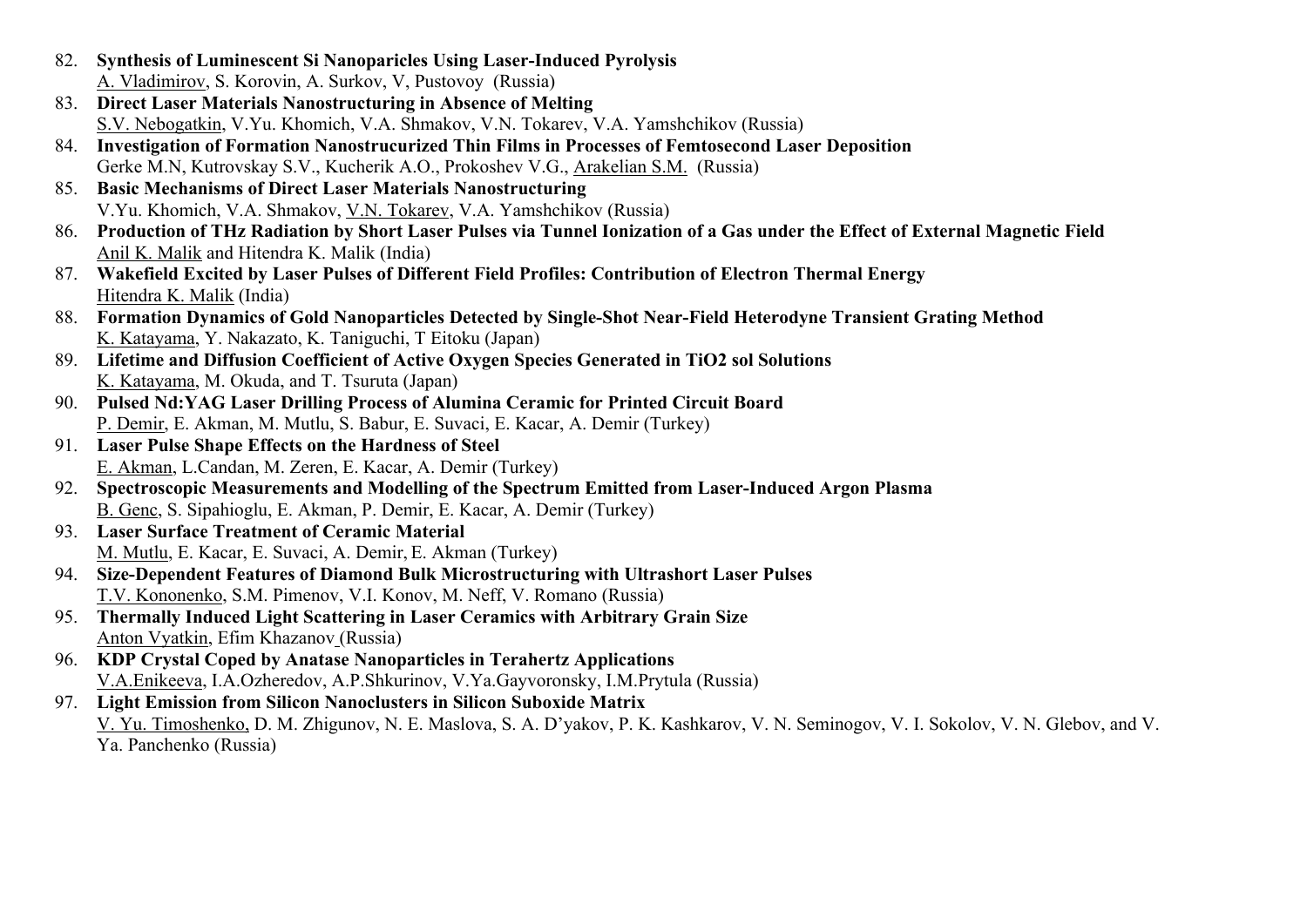## **DIAGNOSTICS** September 30

- 98. **Laser-Stimulated Luminescence of Ag Nanoparticles in Glass** I.V. Andreeva, S.B. Korovin (Russia)
- 99. **Filamentation of Femtosecond Laser Pulses: First Experimental Observation and Real-Time Measurement of Flying Filament Front** V.V. Bukin, S.V. Garnov, T.V. Shirokih, , V.A. Tserevitinov (Russia)
- 100. **Application of Digital In-Line Holographic Microscopy (DIHM) for 4D Tracking of the Colloid Particles** Dmitry Ekimov (Russia)
- 101. **Improving Spatial Resolution of Infrared Image Converter Based on the Semiconductor-Liquid Crystal Structure for Real Time Optical Application**

Namig Ismailov, T. Ibraimov (Azerbaijan)

- 102. **Determining Resolution of a Digital In-Line Holography Microscope**  Ville Kaikkonen, Anssi J. Mäkynen (Finland)
- 103. **Straightforward Measurement of the Doppler Shift of Light Scattered by Moving Particles in Colloids** A. Karpo, S. Korovin, V. Pustovoy (Russia)
- 104. **Infrared Spectroscopy to Characterire Clay Intercalation** Korovin S., Pustovoy V., Beklemishev V., Makhonin I. (Russia)
- 105. **Accurate Spectral Measurement of Absorption and Scattering Coefficients with Double Integrating Spheres** Markku A. Lehto, Ville T.J. Keränen, and Anssi J. Mäkynen (Finland )
- 106. **Fiber-Optic Sensing System for Nanometer Displacement Measurements** I. Likhachev, V. Pustovoy (Russian)
- 107. **Experimental Investigation of Optical Time-of-Flight and Amplitude on Pulp at Different Refining Stages** Jan Niemi (Sweden)
- 108. **Tree Mapping Using a Time-of-Flight 3D Camera** Arttu Ollikkala, Anssi J. Mäkynen (Finland)
- 109. **Spectroscopy of Multisites Chromium in Garnet Crystals** H. Örucu, J. Collins, B. DI Bartolo (Turkey)
- 110. **Place of Laser Induced Dielectric Breakdown and Speed Sound in Milky Water Measured with a Laser Doppler Vibrometer**  Juha Saarela, Torbjörn Löfqvist, Kerstin Ramser, Per Gren, Erik Olson, Jan Niemi, and Mikael Sjödahl (Finland)
- 111. **Diffraction of Plasmon-Polariton Beams on Metal/Metamaterial-Dielectric Interfaces** Daria O. Saparina and Anatoly P. Sukhorukov (Russia)
- 112. **Compact Raman Spectrometer for Active Test of Liquid and Solid Samples**  Kerim Allakhverdiev, Tarik Baykara, Alper Secgin, Sunullah Ozbek, Aydin Ulubey, Zehra Salaeva, Fatih Huseyinoglu, S. L. Druzhinin, K. A. Konovalov, O. N. Smirnov, V. Y. Shchagin, S. Yu. Strakhov (Turkey)
- 113. **Lasers in Confocal Raman Research of Prehistoric Stones and Painted Hellenistic Potteries in Anatolian Archaeology** Aydın Ulubey, B. Erdogu, A.Seçgin, S.Özbek (Turkey)
- 114. **High Temperature Effects at Laser Heating of Ceramics in Different Ambient Atmospheres.** Olga G. Tsarkova, Sergey V. Garnov (Russia)
- 115. **Measurement of Refractive Index Variation of Water as Function of Temperature and Wavelength with a Fiber Optic Sensor** Serafettin Yaltkaya, E. Kendir and S. Bayır (Turkey)